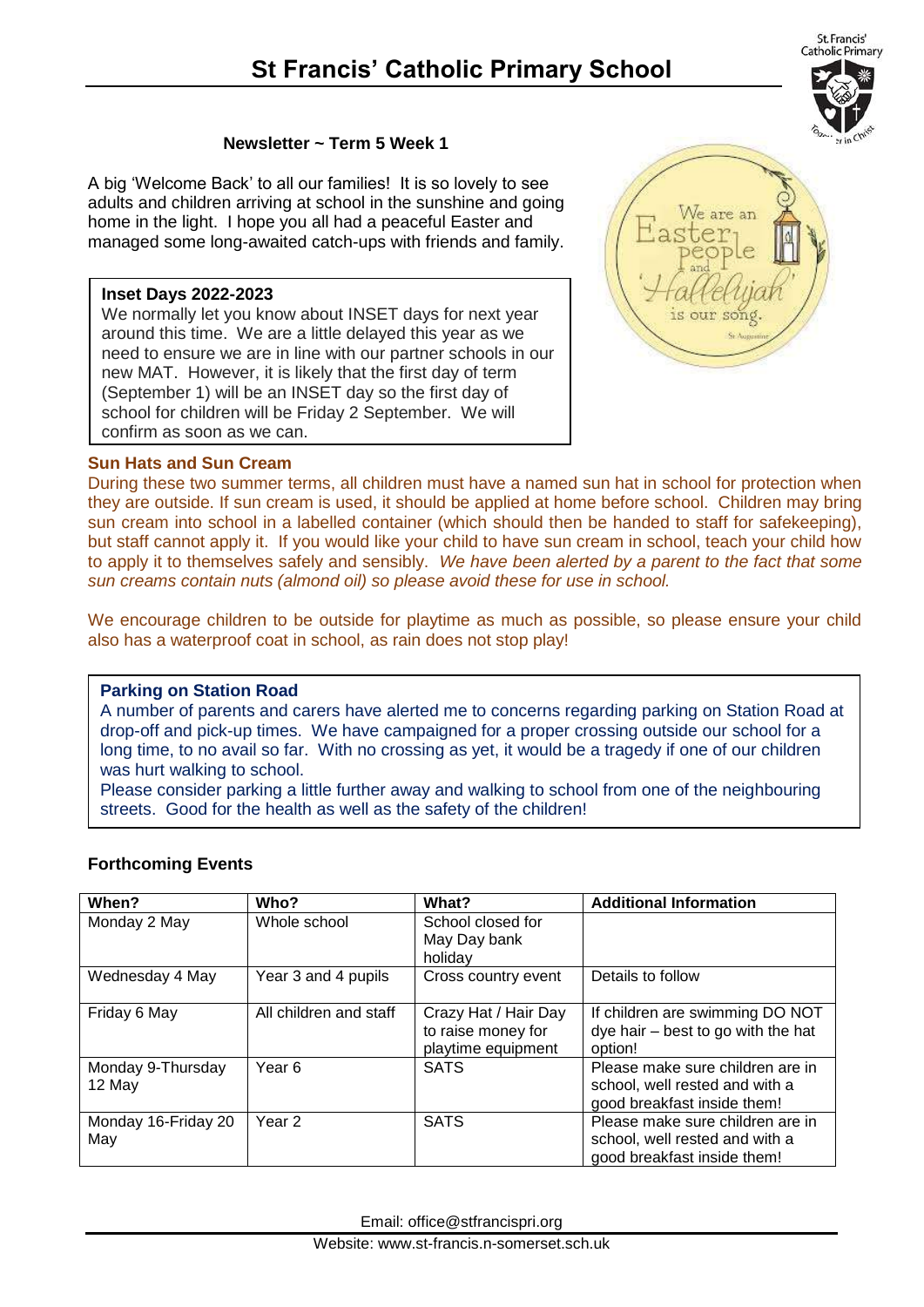

**Tales on a Tuesday…**nothing compares to a good story to start the day off well!





#### **Attendance**

You may have received a letter from me this week regarding your child's late arrival in school or their low attendance data. We understand that the Covid-19 pandemic has had an impact on both the number of times children have been off school ill and your normal family routines, including the morning school run. However, we do need the children to be in school regularly and on time in order to give them the best opportunities to catch up on their missed learning over the last few years.

There is no need to respond to the letter and we will only follow up if attendance and / or late arrivals do not improve. We hope you understand that we always aim to work alongside you in the best interests of the children and their education.

#### **Tissues!**

'Flu season may be over, but hay fever season is upon us and we are running low on tissues. We would be very grateful for a box from each family to replenish our stocks – what we don't spend on tissues we can spend on educational supplies so the children and staff thank you in advance!

## **Mental Health: Useful Contacts**

Young person's quide to anxiety: Young Minds have produced a young person's guide to anxiety with lots of information and tips that can help. They've also produced a guide to making a 'self-soothe box' for when times are tough.

Young Minds parent's guide to anxiety: Parents looking for ways to support their child, can have a look at a parent's guide to anxiety, or a guide to making a 'worry box' with your child

Please go to the Young Minds website to access these guides.

#### AskTheAwkward:

This site aims to help parents and carers have regular conversations with their children about online relationships and more. The resource includes three short films created in a social experiment style, with real parents and their children to capture their reactions to a range of questions View the films and resources

Email: office@stfrancispri.org